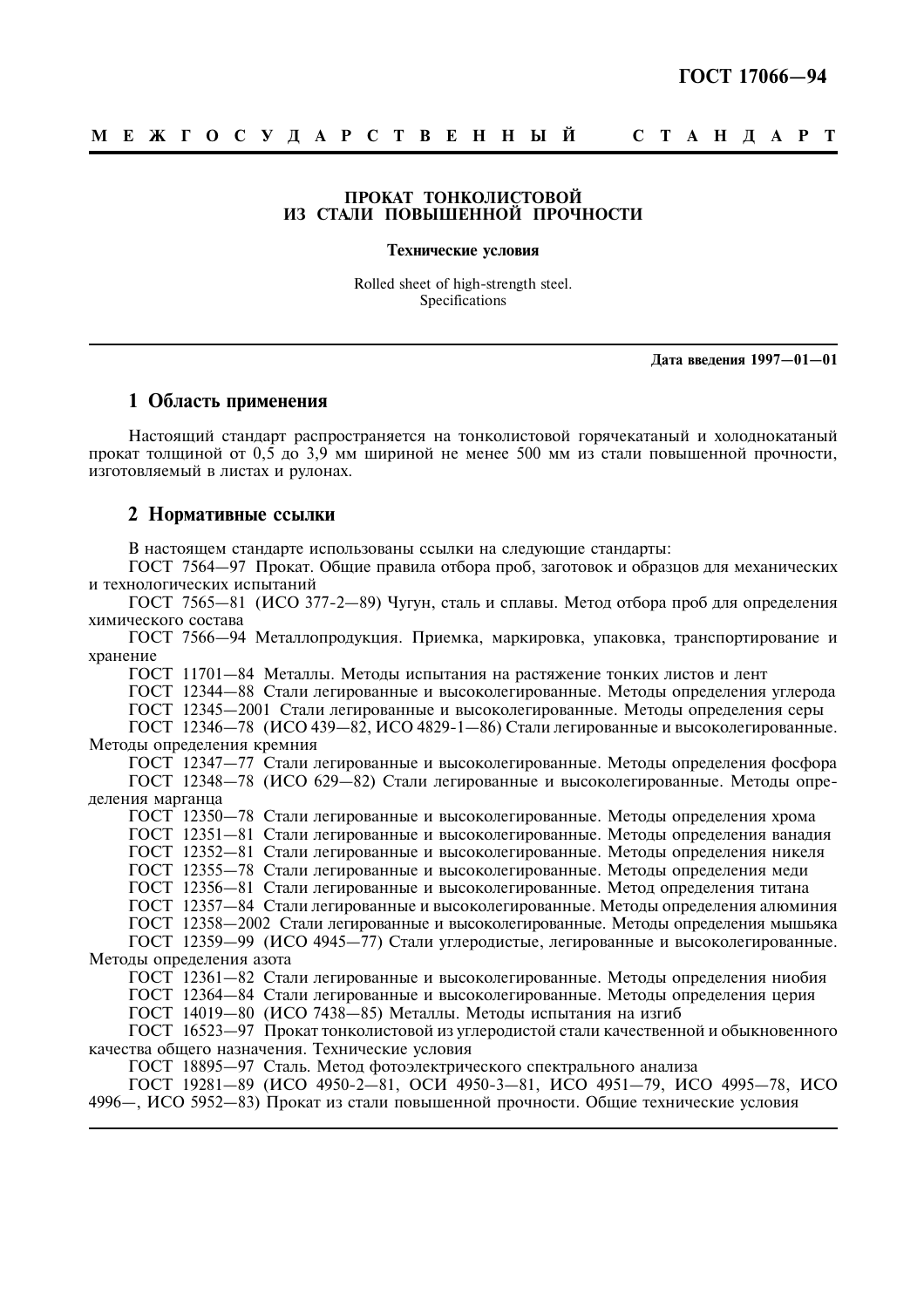ГОСТ 19903-74 Прокат листовой горячекатаный. Сортамент

ГОСТ 19904-90 Прокат листовой холоднокатаный. Сортамент

ГОСТ 22536.0-87 Сталь углеродистая и чугун нелегированный. Общие требования к методам анализа

ГОСТ 22536.1-88 Сталь углеродистая и чугун нелегированный. Методы определения общего углерода и графита

ГОСТ 22536.2-87 Сталь углеродистая и чугун нелегированный. Методы определения серы

ГОСТ 22536.3-88 Сталь углеродистая и чугун нелегированный. Методы определения фосфора

ГОСТ 22536.4—88 Сталь углеролистая и чугун нелегированный. Метолы определения кремния

ГОСТ 22536.5-87 (ИСО 629-82) Сталь углеродистая и чугун нелегированный. Методы определения марганца

ГОСТ 22536.6-88 Сталь углеродистая и чугун нелегированный. Методы определения мышьяка

ГОСТ 22536.7-88 Сталь углеродистая и чугун нелегированный. Методы определения хрома

ГОСТ 22536.8-87 Сталь углеродистая и чугун нелегированный. Методы определения меди

ГОСТ 22536.9-88 Сталь углеродистая и чугун нелегированный. Методы определения никеля

ГОСТ 22536.10-88 Сталь углеродистая и чугун нелегированный. Методы определения алюминия

ГОСТ 22536.11-87 Сталь углеродистая и чугун нелегированный. Методы определения титана ГОСТ 22536.12-88 Сталь углеродистая и чугун нелегированный. Методы определения ванадия ГОСТ 27809-95 Чугун и сталь. Методы спектрографического анализа

ГОСТ 28473-90 Чугун, сталь, ферросплавы, хром, марганец металлические. Общие требования к метолам анализа

## 3 Основные параметры и размеры

3.1 Прокат изготовляют классов прочности 295, 315, 345, 355, 390.

3.2 По форме, размерам и предельным отклонениям горячекатаный прокат должен соответствовать требованиям ГОСТ 19903, холоднокатаный - ГОСТ 19904.

3.3 Степени точности проката по размерам, плоскостности, кривизне в пределах, предусмотренных в стандартах на сортамент, указываются потребителем в заказе. При отсутствии в заказе требований точность изготовления определяет предприятие-изготовитель.

Примеры условных обозначений

Прокат тонколистовой горячекатаный, повышенной точности прокатки (А), нормальной плоскостности (ПН), с обрезной кромкой (O), размером  $3\times1000\times2000$  мм по ГОСТ 19903—74, класса прочности 315, из стали марки 12ГС:

$$
Jucm \frac{A - \Pi H - O - 3 \times 1000 \times 2000 \text{ TOCT } 19903 - 74}{315 - 12\Gamma C - T OCT}.
$$

Прокат рулонный горячекатаный, нормальной точности прокатки (Б), с обрезной кромкой (О), размером 2×1000 мм по ГОСТ 19903-74, класса прочности 345:

$$
P_{Y10H} \frac{E-O-2\times1000\;TOCT\;19903-74}{345-\;TOCT\;17066-94}.
$$

Прокат тонколистовой холоднокатаный повышенной точности прокатки по толщине (AT), улучшенной плоскостности (ПУ), с обрезной кромкой (О), размером 2×1500×3000 мм по ГОСТ 19904-90, класса прочности 390:

$$
Jucm \frac{AT - IIY - O - 2 \times 1500 \times 3000 \text{ TOCT } 19904 - 90}{390 - \text{TOCT } 17066 - 94}.
$$

Прокат тонколистовой холоднокатаный, нормальной точности прокатки (Б), с необрезной кромкой (HO), нормальной плоскостности (ПН), размером  $3\times2000\times3000$  мм по ГОСТ 19904-90, класса прочности 345, из стали марки 09Г2С, термообработанной (ТО):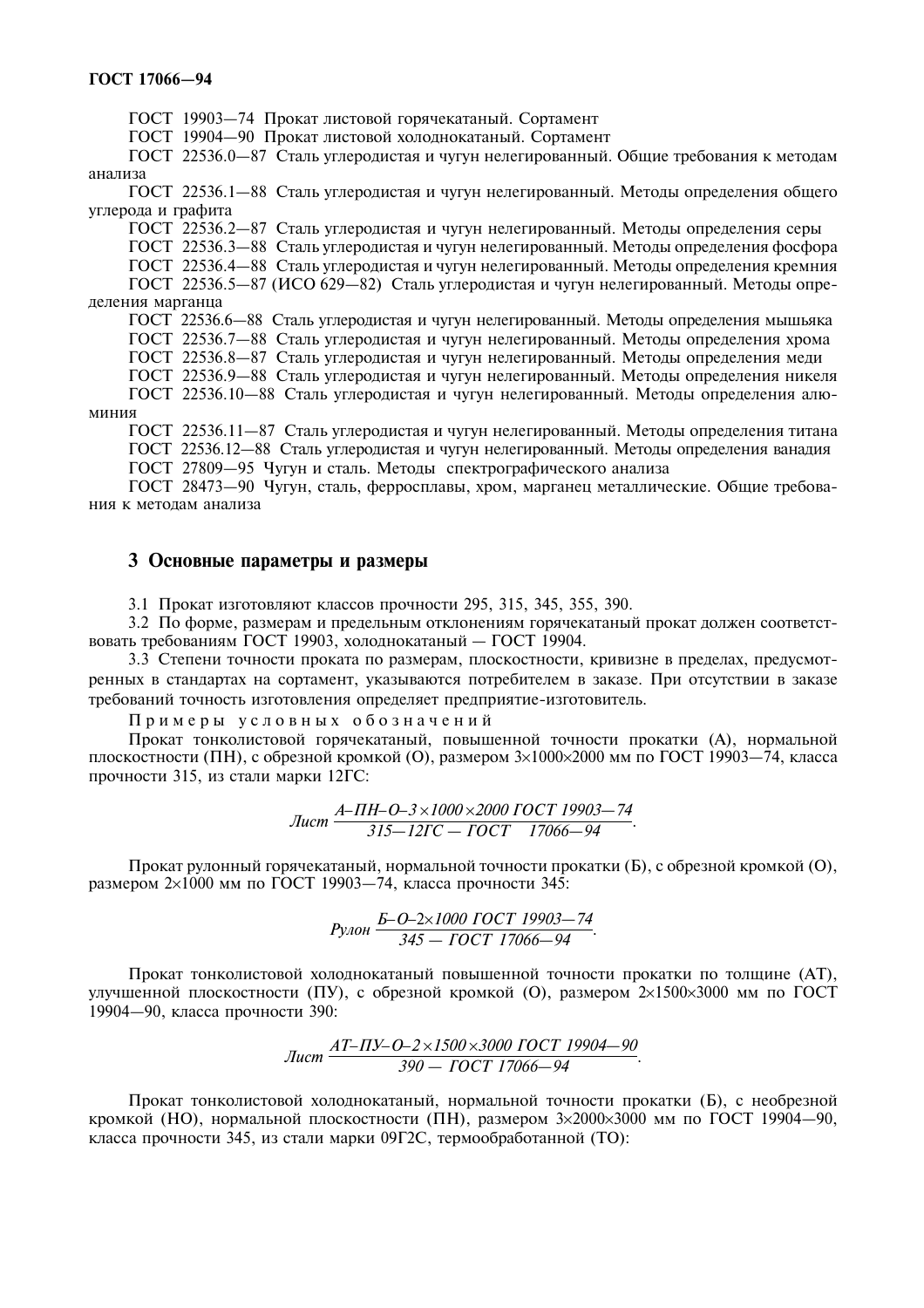Прокат рулонный горячекатаный, нормальной точности прокатки (Б) с обрезной кромкой (О), размером 3.5×850 мм по ГОСТ 19903-74, класса прочности 295Д:

$$
P_{Y10H} \frac{E-O-3,5\times850\quadTOCT\quad19903-74}{295A-TOCT\quad17066-94}.
$$

(Поправка, ИУС 11-97).

## 4 Технические требования

#### 4.1 Характеристики базового исполнения

4.1.1 Массовая доля фосфора в стали должна быть не более 0.035%, серы — не более 0.040%. Массовая доля азота в стали — не более 0,012%, мышьяка — не более 0,08%.

Допускается массовая доля мышьяка до 0,015%, при этом массовая доля фосфора должна быть не более 0.030%.

Базовый химический состав стали для каждого класса прочности приведен в приложении А.

В готовом прокате допускаемые отклонения по массовой доле серы и фосфора - в соответствии с ГОСТ 19281.

4.1.2 Прокат изготовляют термически обработанным или без термической обработки. При отсутствии указания способ изготовления определяет предприятие-изготовитель.

4.1.3 Требования к поверхности должны соответствовать ГОСТ 16523. Характеристики качества отделки поверхности должны соответствовать для горячекатаного проката - IV группе, для холоднокатаного - III группе по ГОСТ 16523. Недопустимыми дефектами качества поверхности и формы листа являются гармошка и складка.

4.1.4 Механические свойства при растяжении и условия испытания на изгиб горячекатаного проката должны соответствовать требованиям таблицы 1, холоднокатаного проката таблины 2.

| Класс прочности                 | Предел текучести $\sigma_{\rm T}$ ,<br>$H/MM^2$ | Временное<br>сопротивление $\sigma_{\rm B}$ ,<br>H/MM2 | Относительное<br>удлинение $\delta_4$ , % | Изгиб до<br>параллельности<br>сторон: <i>а</i> - толщина<br>образца, |
|---------------------------------|-------------------------------------------------|--------------------------------------------------------|-------------------------------------------|----------------------------------------------------------------------|
|                                 |                                                 | не менее                                               |                                           | $d$ — диаметр оправки                                                |
| 295<br>315<br>345<br>355<br>390 | 295<br>315<br>345<br>355<br>390                 | 440<br>460<br>490<br>510<br>530                        | 20<br>20<br>19<br>18<br>18                | $d=2a$                                                               |

Таблица 1

Примечания

1 Для проката толщиной менее 2 мм механические свойства факультативны до 01.01.99.

2 При заказе проката класса прочности 315 из стали марки 16ГС предел текучести должен быть не менее  $325 H/Mm^2$ .

3 При заказе проката класса прочности 345 из стали марки 10ХНДП временное сопротивление должно быть не менее 470  $H/\text{mm}^2$ .

Таблина 2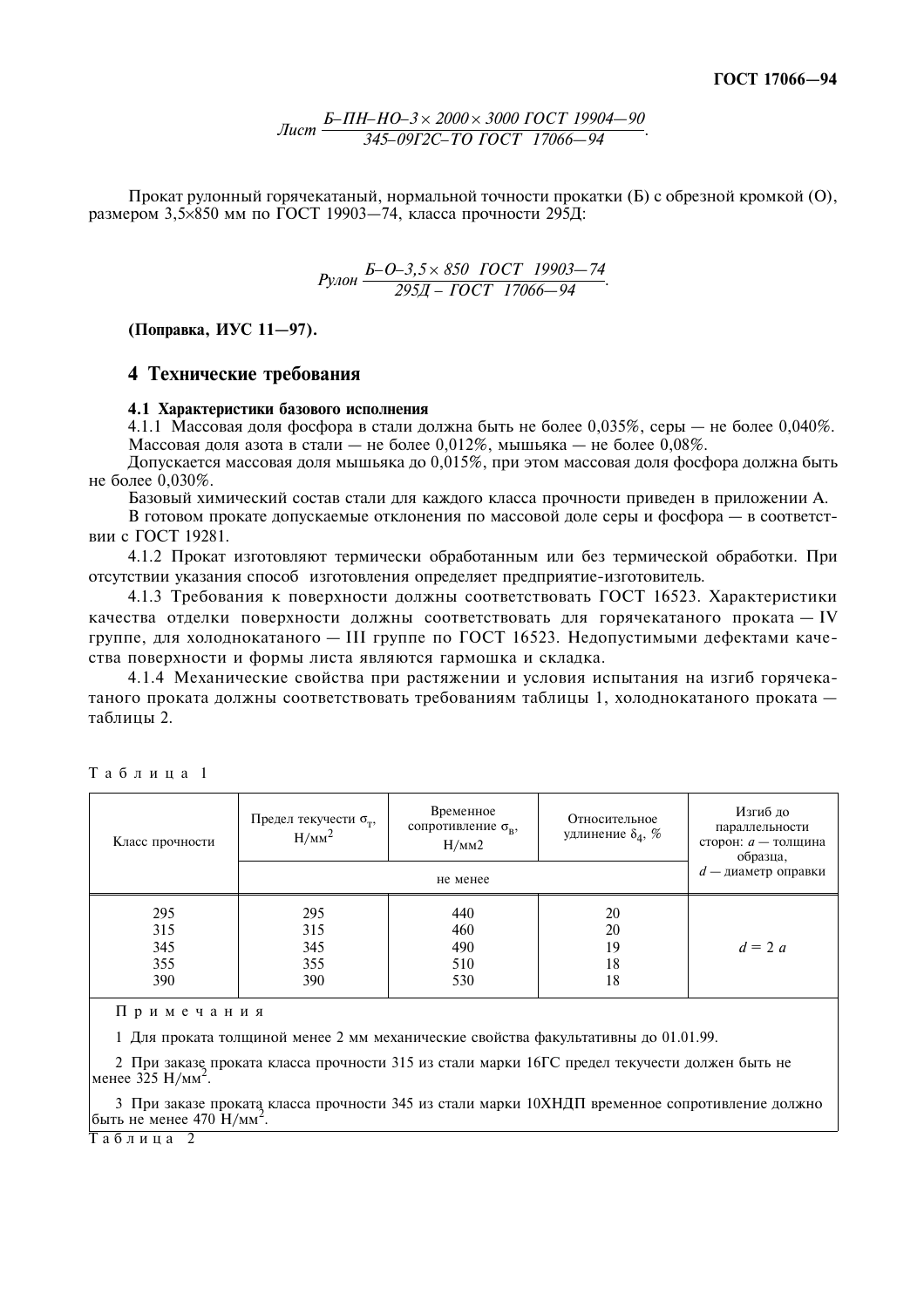| Класс прочности                                               | Предел текучести $\sigma_{\rm T}$ ,<br>$H/MM^2$ | Временное<br>сопротивление $\sigma_{\rm B}$ ,<br>H/MM2 | Относительное<br>удлинение $\delta_4$ , % | Изгиб до<br>параллельности<br>сторон: <i>а</i> - толщина<br>образца, |  |
|---------------------------------------------------------------|-------------------------------------------------|--------------------------------------------------------|-------------------------------------------|----------------------------------------------------------------------|--|
|                                                               |                                                 | $d$ — диаметр оправки                                  |                                           |                                                                      |  |
| 295                                                           | 295                                             | 410                                                    | 20                                        |                                                                      |  |
| 315                                                           | 315                                             | 430                                                    | 20                                        |                                                                      |  |
| 345                                                           | 345                                             | 460                                                    | 19                                        | $d=2a$                                                               |  |
| 355                                                           | 355                                             | 480                                                    | 18                                        |                                                                      |  |
| 390                                                           | 390                                             | 500                                                    | 18                                        |                                                                      |  |
| Примечание — Механические свойства факультативны до 01.01.99. |                                                 |                                                        |                                           |                                                                      |  |

#### 4.2 Характеристики исполнения, устанавливаемые по требованию потребителя

4.2.1 Прокат классов прочности в соответствии с 3.1 с регламентированным химическим составом по ГОСТ 19281 из стали марок 14Г2, 09Г2, 09Г2Д, 12ГС, 16ГС, 17ГС, 09Г2С, 09Г2СД, 10Г2С1, 10Г2С1Д, 15ГФ, 10ХСНД, 15ХСНД, 10ХНДП, 10Г2Б, 10Г2БД. Химический состав по плавочному анализу ковшевой пробы, а также допускаемые отклонения в готовом прокате должны соответствовать ГОСТ 19281.

Перечень марок сталей, рекомендуемых для различных классов прочности, приведен в приложении Б.

Допускается для всех классов прочности применение марок сталей, не приведенных в приложении Б, при условии обеспечения норм механических свойств таблиц 1 и 2.

4.2.2 Прокат с ограничением массовой доли серы не более 0,035%.

4.2.2.1 Прокат с ограничением массовой доли фосфора не более 0,030%, серы — не более  $0.035\%$ 

4.2.3 Прокат с регламентированным химическим составом и относительным удлинением - в соответствии с таблиней 3.

| Класс прочности | Марка стали             | Относительное удлинение,<br>$%$ , не менее |
|-----------------|-------------------------|--------------------------------------------|
| 315             | $12\Gamma C$            | 22                                         |
|                 | $14\Gamma2$             | 17                                         |
| 345             | 09Г2С, 09Г2СД, 10ХНДП   | 20                                         |
|                 | 10Г2С1, 10Г2С1Д, 15ХСНД | 17                                         |
| 355             | $17\Gamma C$            | 19                                         |
|                 | $15\Gamma\Phi$          | 17                                         |
| 390             | 10ХСНД                  | 19                                         |

|  |  |  | Таблица 3 |
|--|--|--|-----------|
|  |  |  |           |

### (Поправка, ИУС 11-97).

4.2.4 Прокат с гарантией свариваемости. Свариваемость стали обеспечивается технологией ее изготовления и химическим составом.

4.2.5 Прокат классов прочности 295, 345, 390 с повышенной стойкостью против атмосферной коррозии. При этом массовая доля меди в стали должна составлять 0,15—0,30%. При заказе проката к обозначению класса прочности добавляется буква Д (295Д, 345Д, 390Д).

4.2.6 Прокат с регламентированным химическим составом и дополнительно нормированными механическими свойствами.

4.2.6.1 Механические свойства холоднокатаного проката класса прочности 295 из стали марок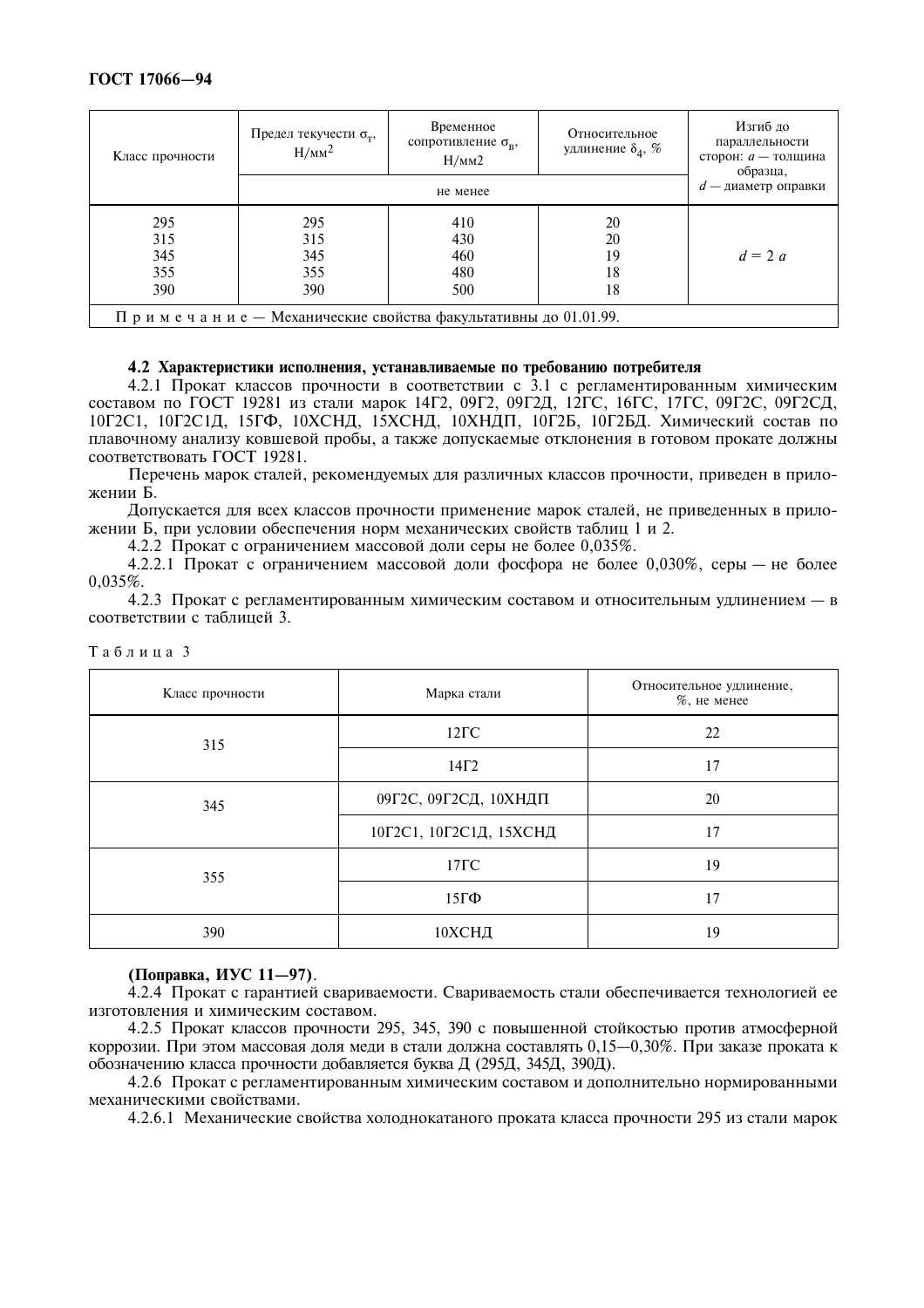09Г2, 09Г2Д толщиной от 0,5 до 2,0 мм должны быть не менее: временное сопротивление 390  $H/MM^2$ , предел текучести 265 Н/мм<sup>2</sup>, относительное удлинение 17%, а толщиной свыше 2.0 до 3.9 мм – факультативны до 01.01.99.

4.2.6.2 Механические свойства холоднокатаного проката класса прочности 390 из стали марки 10ХСНД толщиной от 2,0 до 3,0 мм должны быть не менее: временное сопротивление 490  $H/\text{mm}^2$ , предел текучести 375 Н/мм<sup>2</sup>, относительное удлинение 17%.

Механические свойства холоднокатаного проката класса прочности 390 из стали марки 10ХСНД толщиной от 0,5 до 2,0 мм и от 3,0 до 3,9 мм факультативны до 01.01.99.

4.2.6.3 С контролем механических свойств горячекатаного проката из стали марки 10Г2СБ и 10Г2БД.

4.2.6.4 Механические свойства холоднокатаного проката с регламентированным химическим составом толщиной от 0,5 до 3,9 мм (кроме стали марок 14Г2, 15ГФ, 10ХНДП) факультативны до 01.01.99.

4.2.7 Прокат с характеристиками качества отделки поверхности для горячекатаного III группы отделки, для холоднокатаного II группы отделки по ГОСТ 16523.

4.2.8 Маркировка и упаковка проката — по ГОСТ 7566.

### 5 Правила приемки

5.1 Прокат принимают партиями. Партия должна состоять из проката одного класса прочности, одного размера по толщине, одного режима термической обработки, стали одного базового химического состава.

Партия проката из стали с регламентированным химическим составом и разливаемой в слитки должна состоять из одной плавки ковша. В партии проката из стали, разливаемой на машинах непрерывного литья заготовок (МНЛЗ), разница по массовой доле углерода не должна превышать  $0.04\%$ , а по массовой лоле марганца — 0.15% по ковшевому анализу.

Каждая партия проката сопровождается документом о качестве, содержащим:

товарный знак или наименование и товарный знак предприятия-изготовителя;

наименование потребителя:

номер заказа:

дату выписки документа о качестве:

номер вагона или транспортного средства;

наименование продукции, размеры, количество мест, их общую массу и в случае поставки по сдаточной (теоретической) массе - знак ТМ;

класс прочности;

фактический химический состав по ковшевой пробе или пробе, отобранной от готового проката;

точность прокатки;

механические свойства:

вид плоскостности;

характер кромки;

вид термической обработки (при поставке проката в термически обработанном состоянии); номер НТД;

штамп отдела технического контроля.

Для проката, принимаемого с характеристиками, устанавливаемыми потребителем в соответствии с 4.2, в документе о качестве дополнительно указывают результаты испытаний по заказываемым показателям.

Для проката, принимаемого с регламентированным химическим составом, в документе о качестве указывают марку стали, химический состав и номер плавки, номер партии, если плавка делится на партии.

5.2 Для проверки качества проката от каждой партии отбирают не менее двух листов или рулонов.

5.3 При получении неудовлетворительных результатов испытаний хотя бы по одному показателю проводят повторные испытания в соответствии с ГОСТ 7566.

Результаты повторных испытаний распространяют на всю партию.

## 6 Методы контроля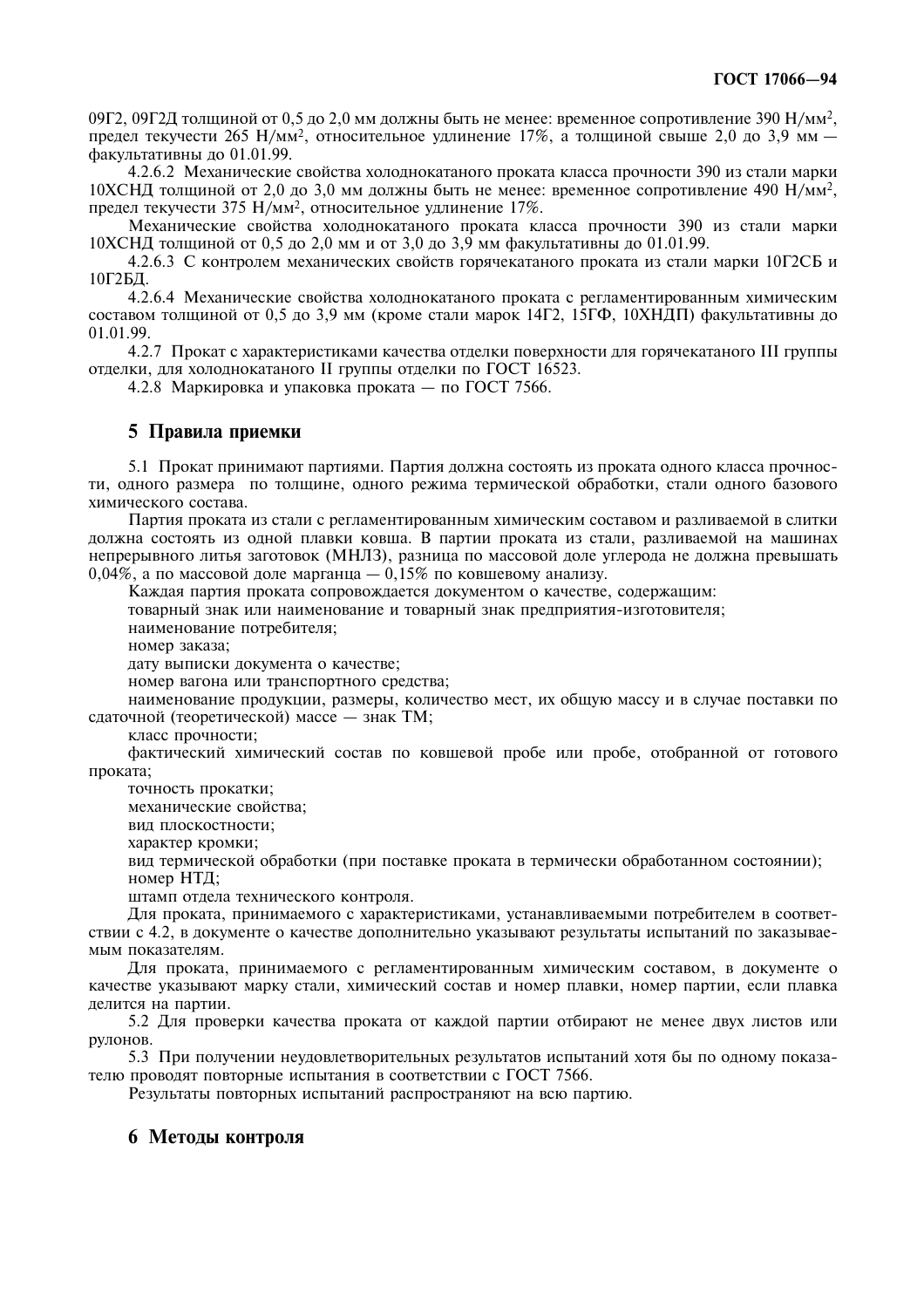6.1 Отбор проб для определения химического состава проводят по ГОСТ 7565.

6.2 Химический анализ стали проводят по ГОСТ 22536.0 - ГОСТ 22536.12, ГОСТ 27809, ГОСТ 28473, ГОСТ 12344 — ГОСТ 12346, ГОСТ 12347, ГОСТ 12348, ГОСТ 12350, ГОСТ 12351, ГОСТ 12352, FOCT 12355, FOCT 12356, FOCT 12357, FOCT 12358, FOCT 12359, FOCT 12361, FOCT 12364, FOCT 18895 или другими методами, обеспечивающими необходимую точность анализа.

При разногласиях в оценке качества оценку проводят методами, установленными в стандарте. 6.3 Качество поверхности листового и рулонного проката проверяют внешним осмотром без применения увеличительных приборов.

6.4 Контроль формы и размеров проводят по ГОСТ 19903 и ГОСТ 19904.

6.5 Отбор проб и изготовление образцов для механических и технологических испытаний проводят по ГОСТ 7564. Образцы вырезают поперек направления прокатки.

6.6 От каждого отобранного листа или рулона отбирают по одному образцу для испытания на растяжение и изгиб.

6.7 Испытание на растяжение проводят по ГОСТ 11701 на образцах с начальной расчетной длиной  $l = 4b_0$ .

(Поправка, ИУС 11-97).

6.8 Испытание на изгиб проводят по ГОСТ 14019.

6.9 При использовании предприятием-изготовителем статистических и неразрушающих метолов контроля механических свойств в соответствии с нормативно-технической локументацией, контроль механических свойств изготовителем методами, предусмотренными в 6.5 и 6.7, допускается не проводить. Изготовитель гарантирует при этом соответствие выпускаемой продукции требованиям настоящего стандарта. При разногласиях в оценке качества и при периодических проверках качества продукции принимают методы контроля, предусмотренные настоящим стандар-TOM.

# 7 Транспортирование и хранение

7.1 Транспортирование и хранение — по ГОСТ 7566.